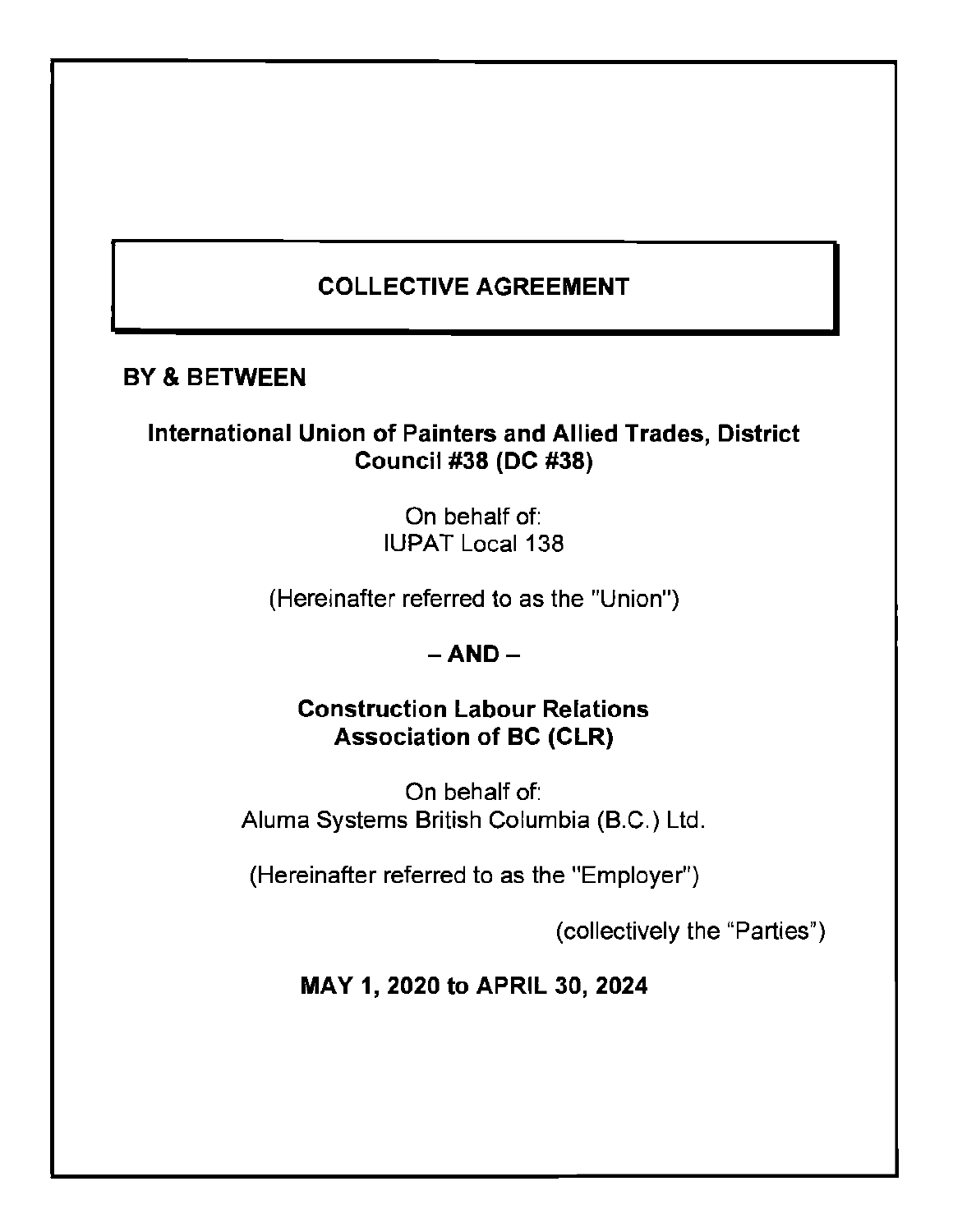# Aluma Systems British Columbia (B.C.) Ltd.

# **TABLE OF CONTENTS**

| <b>ARTICLE 1</b>        |  |  |  |  |
|-------------------------|--|--|--|--|
| <b>ARTICLE 2</b>        |  |  |  |  |
| <b>ARTICLE 3</b>        |  |  |  |  |
| <b>ARTICLE 4</b>        |  |  |  |  |
| <b>ARTICLE 5</b>        |  |  |  |  |
| ARTICLE 6               |  |  |  |  |
| <b>ARTICLE 7</b>        |  |  |  |  |
| ARTICLE 8               |  |  |  |  |
| <b>ARTICLE 9</b>        |  |  |  |  |
| ARTICLE 10              |  |  |  |  |
| <b>ARTICLE 11</b>       |  |  |  |  |
| <b>ARTICLE 12</b>       |  |  |  |  |
| <b>ARTICLE 13</b>       |  |  |  |  |
| <b>ARTICLE 14</b>       |  |  |  |  |
| <b>ARTICLE 15</b>       |  |  |  |  |
| <b>ARTICLE 16</b>       |  |  |  |  |
| <b>ARTICLE 17</b>       |  |  |  |  |
| <b>ARTICLE 18</b>       |  |  |  |  |
| <b>ARTICLE 19</b>       |  |  |  |  |
| <b>ARTICLE 20</b>       |  |  |  |  |
| LETTER OF UNDERSTANDING |  |  |  |  |
|                         |  |  |  |  |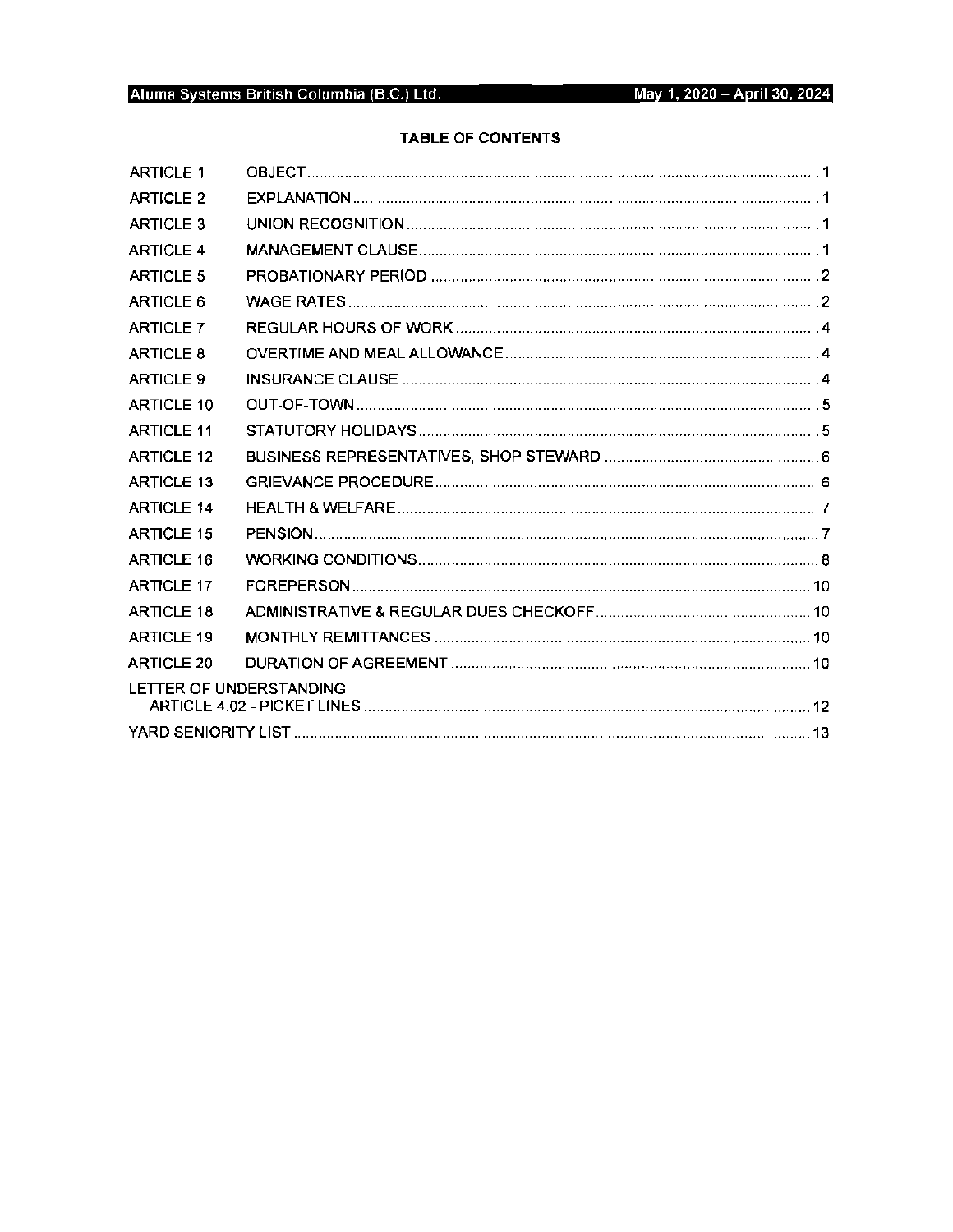#### **ARTICLE 1 OBJECT**

- **1.01** The object of this Agreement is to stabilize the Industry; elevate the Trade; promote peace and harmony between Employer and employees; facilitate the peaceful adjustment of all grievances and disputes and stop all strikes and lockouts; prevent waste and avoidable and unnecessary delays and expenses; secure sufficient skilled workers for the Employer, so that costs of work may be as low as possible consistent with fair wages and conditions, as set forth in this Agreement.
- **1.02 Scope of Work:** The maintenance and yard handling of all types of scaffolding, form work and related equipment in the Coquitlam and Sidney yards.

#### **ARTICLE2 EXPLANATION**

**2.01** Wherever the word Employer appears in this Agreement, it shall mean the Employer signatory to this Agreement; and wherever the word Union appears, it shall mean the Union signatory to this Agreement.

#### **ARTICLE 3 UNION RECOGNITION**

**3.01** Only members of the Union in good standing shall be employed. In the event of the Union being unable to supply acceptable workers, the Employer shall have the right to employ any qualified person they wish. The Union shall be notified of non-union persons hired within forty-eight (48) hours of their commencing work. Those thus employed shall join the Union within ninety (90) working days from the date of commencing employment. Any employee hired by the Employer shall receive the rate of pay of that category into which they are hired.

All persons initiated into the Union shall maintain such membership as a condition of continuing employment.

**3.02** The Union reserves the right to render assistance to any Labour organization. It shall not be considered a violation of this Agreement for members to respect legal picket lines. (See attached Letter of Understanding).

#### **ARTICLE4 MANAGEMENT CLAUSE**

- **4.01** The Union acknowledges and agrees that the Employer shall continue to reserve all the rights, power and authority to manage its plant and business and to direct the working forces, without restricting the generality of the foregoing, the exercise of such rights by the Employer shall include but not be limited to:
	- **(a)** Maintain order, discipline and efficiency;
	- (b) Hire, direct, discharge, classify, transfer, lay off, recall and suspend or otherwise discipline employees except that a claim by an employee that they have been discharged, improperly classified, transferred, laid off or not recalled without just cause may be the subject of a grievance and dealt within accordance with the grievance procedure;
	- (c) Make, enforce and revise from time-to-time rules and regulations relating to discipline, safety and the general conduct of the employees, provided that such rules and regulations are not inconsistent with the terms of this Agreement. A formal reprimand shall be done in the presence of a Union representative.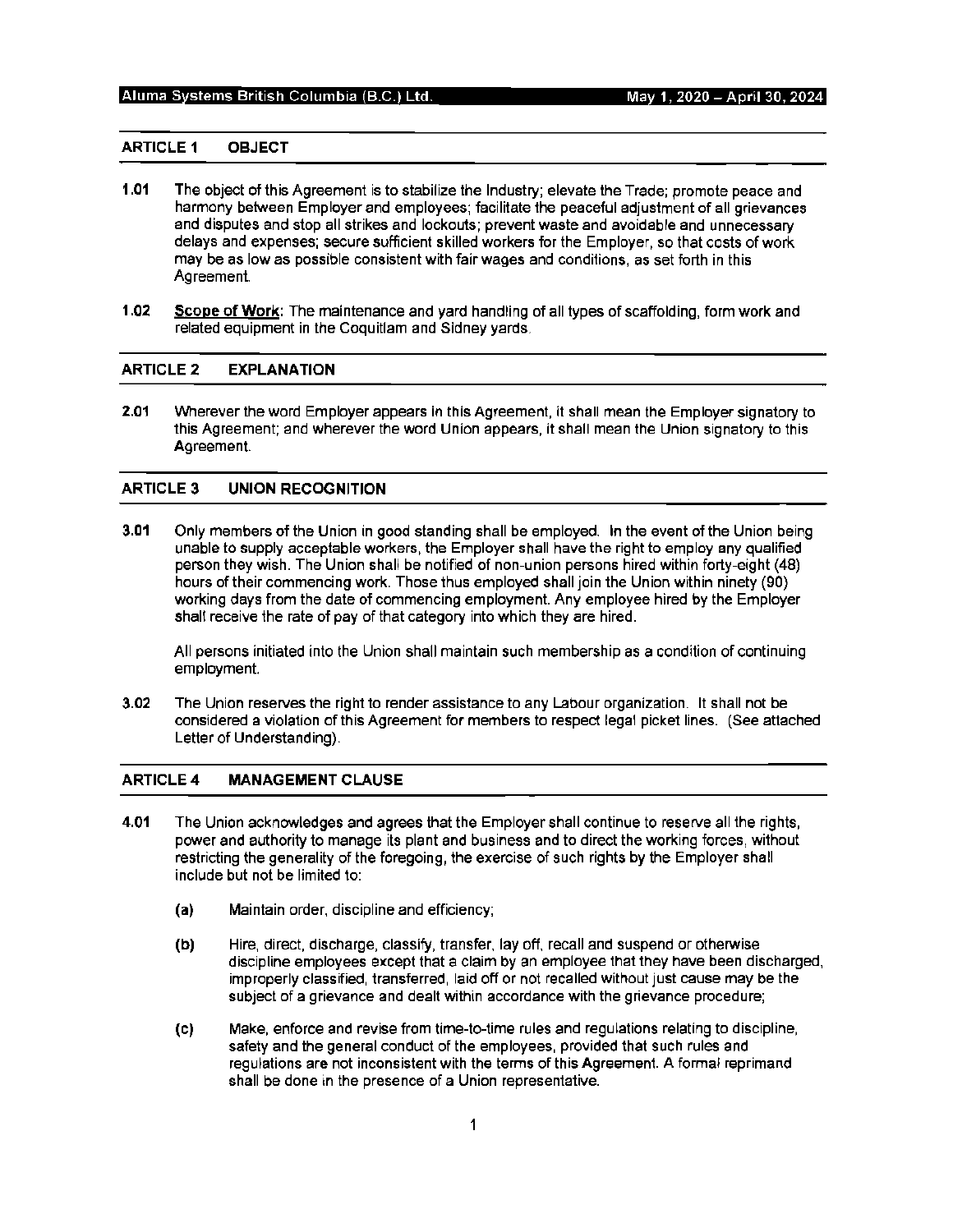- (d) Determine the number of personnel required from time-to-time, the standards of performance of employees, the schedules of work, including the schedules of overtime work to be performed, schedules of vacations, the services to be performed and methods, procedures, machinery and equipment in connection therewith, the control of materials and part to be incorporated in the products to be produced, and the extension, limitation, curtailment or cessation of operations.
- **4.02** The Employer agrees that these functions will not be exercised in a manner inconsistent with the terms of this Agreement.

# **ARTICLES PROBATIONARY PERIOD**

- **5.01** All employees hired by the Employer after August 7, 2020 shall be on probation for a period of one (1) year following their date of hire. During the probationary period they shall be assessed as to their suitability. All provisions of the Agreement except those relating to seniority shall apply to probationary employees and the seniority date for all new employees shall be the end of their probationary period. Where a probationary employee is absent during their probationary period for a total of ten (10) or more working days the probationary period shall be extended by an equivalent amount of time.
- **5.02** A probationary employee may be terminated at any time during their probationary period if the Employer deems them to be unsuitable; however, if they are terminated after three (3) months of service they are entitled to either one (1) week of working notice or one (1) week of pay in lieu of notice at the time of termination.
- **5.03 A** probationary employee laid off during their probationary period shall retain their service towards completing probation for a period of layoff of up to three (3) months.

| 6.01 | <b>Classification</b>                      | <b>Expiry</b> | Aug 9, 2020 | May 2, 2021 |         | May 1, 2022 Apr 30, 2023 |
|------|--------------------------------------------|---------------|-------------|-------------|---------|--------------------------|
|      | Grandparented Foreperson                   | \$28.63       | \$30.63     | \$31.13     | \$31.63 | \$32.13                  |
|      | Foreperson                                 | \$27.33       | \$28.33     | \$28.83     | \$29.33 | \$29.83                  |
|      | Yard 4 (after 24 months)                   | \$21.70       | \$23.70     | \$24.20     | \$24.70 | \$25.20                  |
|      | $\textsf{Yard} 3 (12 - 24 \text{ months})$ | \$19.70       | \$21.70     | \$22.20     | \$22.70 | \$23.20                  |
|      | Yard $2(6-12$ months)                      | \$17.70       | \$20.70     | \$21.20     | \$21.70 | \$22.20                  |
|      | Yard $1(0 - 6$ months)                     | \$15.70       | \$18.70     | \$19.20     | \$19.70 | \$20.20                  |

# **ARTICLE 6 WAGE RATES**

The times outlined in the table above reflect the minimum time required to advance from one level of the Yard rate to another. In addition to serving the minimum time in order to advance from one rate to another, an employee must also complete the following courses prior to advancing between classifications:

| l Yard 2 | Limitation of PPE                    |  |
|----------|--------------------------------------|--|
|          | Maintenance and Storage of PPE       |  |
| l Yard 3 | Forklift Safety, Loading & Unloading |  |
|          | Forklift, Walk Around Inspection     |  |
| l Yard 4 | Managing Difficult Conversations     |  |
|          | Establishing a Positive Workforce    |  |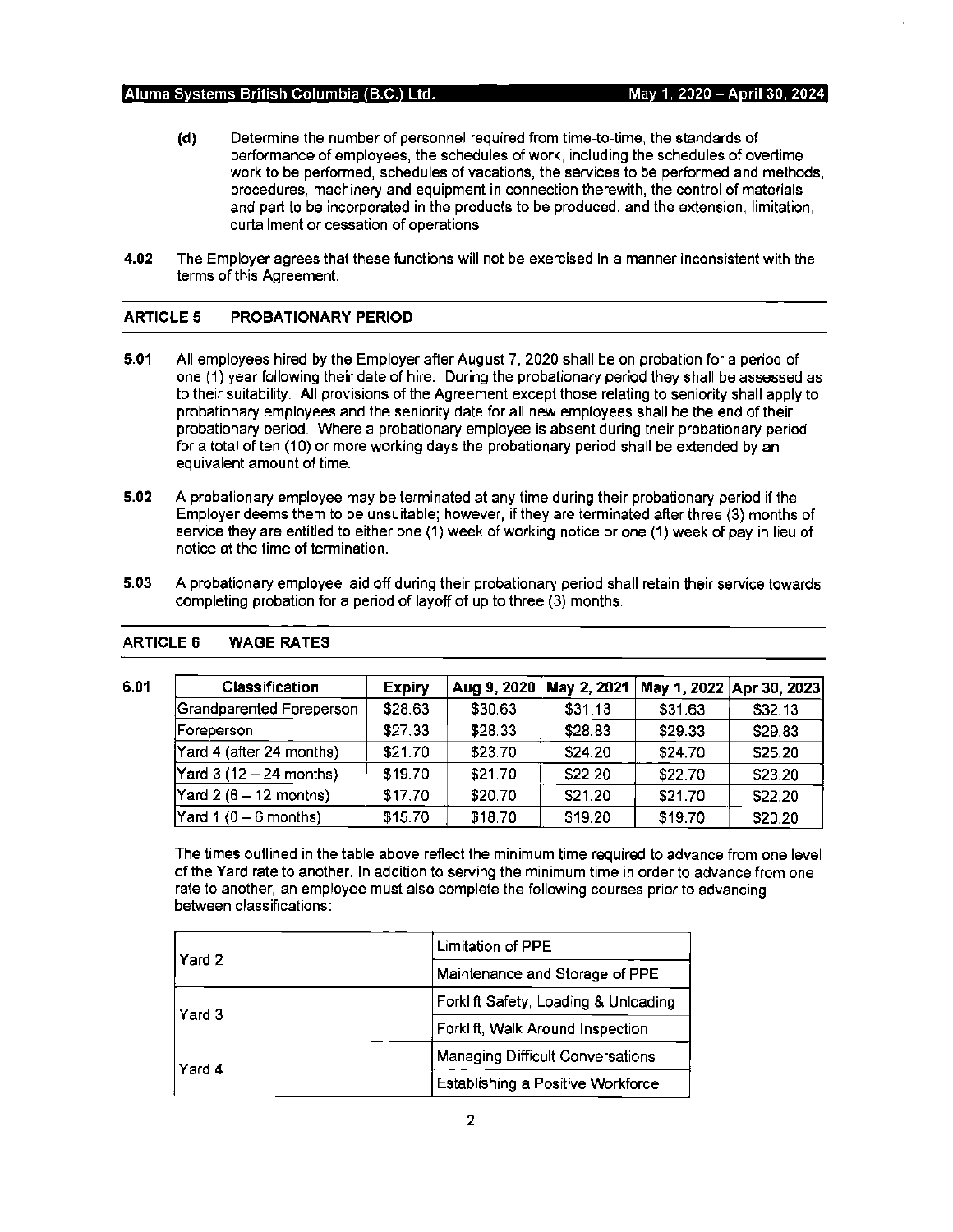| Foreperson | Becoming an Inspirational Leader |
|------------|----------------------------------|
|            | Motivating Your Team             |

Notwithstanding the foregoing, the Union reserves the right to direct the Employer, in writing and within forty-eight (48) hours of ratification, to reduce the wage rates included within the above schedule by a lump sum amount. In the event the Union exercises such right, the hourly Employer contribution to the Pension Fund shall then be increased by the amount of the lump sum reduction, and Articles 6.01 and 15.01 of the revised Agreement shall be changed accordingly.

The following employee classifications shall apply effective August 7, 2020:

| <b>Employee</b>      | <b>Classification</b>        | Date Eligible for Next Classification |
|----------------------|------------------------------|---------------------------------------|
| Akbar Rajabzedeh     | Yard 1                       | January 13, 2021                      |
| Dustin Semeniuk      | Yard 1                       | November 5, 2020                      |
| Slade McColl         | Yard 1                       | September 4, 2020                     |
| <b>Bradley Allen</b> | Yard 2                       | November 4, 2020                      |
| Cameron Lingappa     | Yard 2                       | August 6, 2020                        |
| Craig Farrell        | Yard 2                       | December 10, 2020                     |
| Frank Jensen         | Yard 2                       | November 26, 2020                     |
| Maryam Ghafari       | Yard 2                       | October 15, 2020                      |
| <b>Brent Palmer</b>  | Yard 3                       | January 1, 2021                       |
| <b>Francis Smith</b> | Yard 3                       | January 1, 2021                       |
| Ricardo Diaz         | Yard 3                       | January 1, 2021                       |
| Roger Cocco          | Yard 3                       | July 22, 2021                         |
| Rowan Philpott       | Yard 3                       | May 21, 2021                          |
| Wesley Taylorson     | Yard 3                       | January 1, 2021                       |
| Asgar Khan           | Yard 4                       | n/a                                   |
| Phellan Creighton    | Yard 4                       | n/a                                   |
| Rachid Ankar         | Yard 4                       | n/a                                   |
| Leland Falk          | Foreperson                   | n/a                                   |
| <b>Bill Williams</b> | Grandparented Foreperson n/a |                                       |

# **6.02 Payment of Wages**

- **(a)** The Employer shall pay weekly, by direct bank deposit, all wages due up to a date not more than five (5) working dates prior to the date of payment.
- **(b)** All employees shall be paid wages, Statutory Holiday pay, vacation pay, and all other earnings at the time of discharge or layoff or arrangements made whereby a cheque will be mailed to them not later than forty-eight (48) hours thereafter. Failing this, the employees will be paid full wages and all other earnings for each day they have been kept waiting, providing the Employer has not been prevented from delivering the cheque by circumstances beyond its control. The same such waiting time shall be paid on the issue of a NSF cheque.
- (c) All employees shall receive a pay statement showing the Employer's name, the employee's name, the number of hours worked at straight time and overtime, the amount of Statutory Holiday pay, vacation pay, Canada Pension Plan payment, Employment Insurance premiums, union dues and all other such payments, with year-to- date totals on all statutory deductions.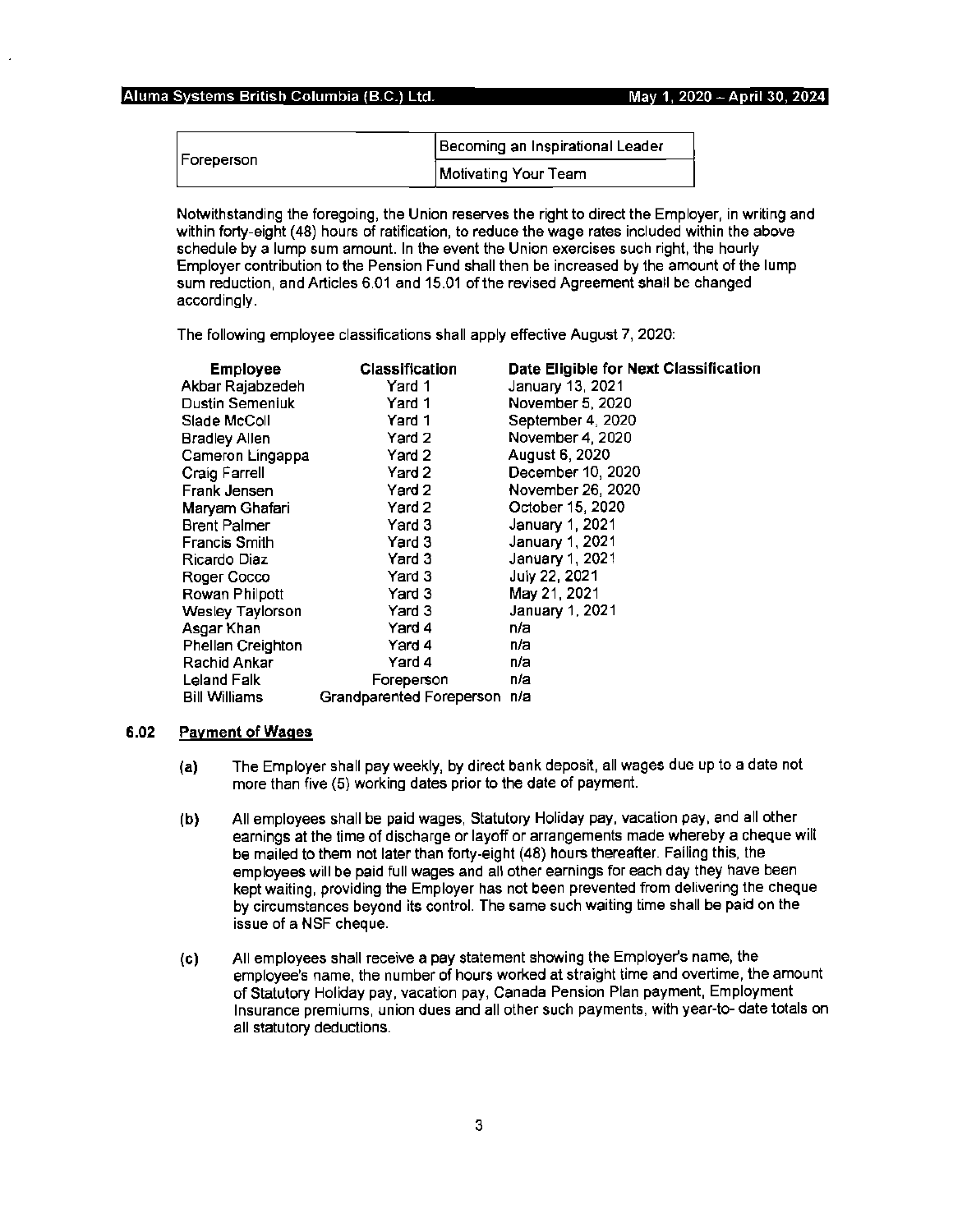# **ARTICLE 7 REGULAR HOURS OF WORK**

**7.01** The standard hours shall be 7:00 a.m. to 3:30 p.m. The Employer may, at its discretion, implement a second shift (B shift) with start and finish times to be between 10:00 a.m. and 8:00 p.m. With this time frame, the start and finish times shall be decided by the Employer at the time of implementation. The start and finish times may be varied provided that one (1) week's notice is given. No employee currently working on the first shift will be required to change shifts or suffer time lost due to the commencing of the second shift.

The premium to be paid to employees on the second (B) shift as described above paragraph shall be one-half(½) hour at the regular rate of pay.

- **7.02** Employees shall receive a one-half(½) hour unpaid lunch break.
- **7.03** Upon mutual agreement between the Union and the Employer, the start/finish hours of the first shift may be varied to meet customer needs.
- **7.04** All employees covered by this Agreement shall have two (2) paid fifteen (15) minute rest periods each day. One in the first half of the shift and one in the second half of the shift.

# **ARTICLE 8 OVERTIME AND MEAL ALLOWANCE:**

- **8.01** Hours worked beyond regular hours (Article 7) shall be considered as overtime and be paid at the following rates:
	- **(a)** The first two (2) hours per day Monday to Friday and up to eight (8) hours on Saturday shall be paid at one and one-half (1½) times the employee's straight time rates.
	- **(b)** Any overtime worked: under paragraph (a) beyond ten (10) hours in a week, beyond two {2) hours per day Monday to Friday, or on Sundays or statutory holidays shall be paid at two (2) times the employee's straight time rate.
	- (c) An employee who did not work forty (40) hours at straight time Monday to Friday shall work up to eight (8) hours on Saturday at straight time to reach to total of forty (40) hours before triggering the one and one half (11/2) time provision. Statutory Holidays, Vacation Days and Employer scheduled days off shall be included in the calculation of forty (40) hours at straight time Monday through Friday unless the day off was scheduled for reasons outside the control of the Employer.
- 8.02 When employees are required to work more than two (2) hours outside of the eight (8) hour shift, the Employer will pay a meal allowance of seventeen dollars (\$17.00), or the maximum amount considered reasonable under CRA guidelines. This meal period is to be supplied immediately after ten (10) hours of work and thereafter at four (4) hour intervals. There shall be a fifteen {15) minute coffee break two (2) hours after each meal period or commencement of overtime work. Meal period time-frame shall be no more than one-half (1/2) hour paid at straight time hourly rate.

# **ARTICLE 9 INSURANCE CLAUSE**

**9.01** It is understood and agreed that the Parties to this Agreement shall at all times comply with the Occupational Health and Safety (OHS) Regulations made pursuant to the Workers Compensation Act and any refusal on the part of an employee to work or continue to work where contravention of such regulations jeopardizes their safety, shall not be deemed a breach of this Agreement.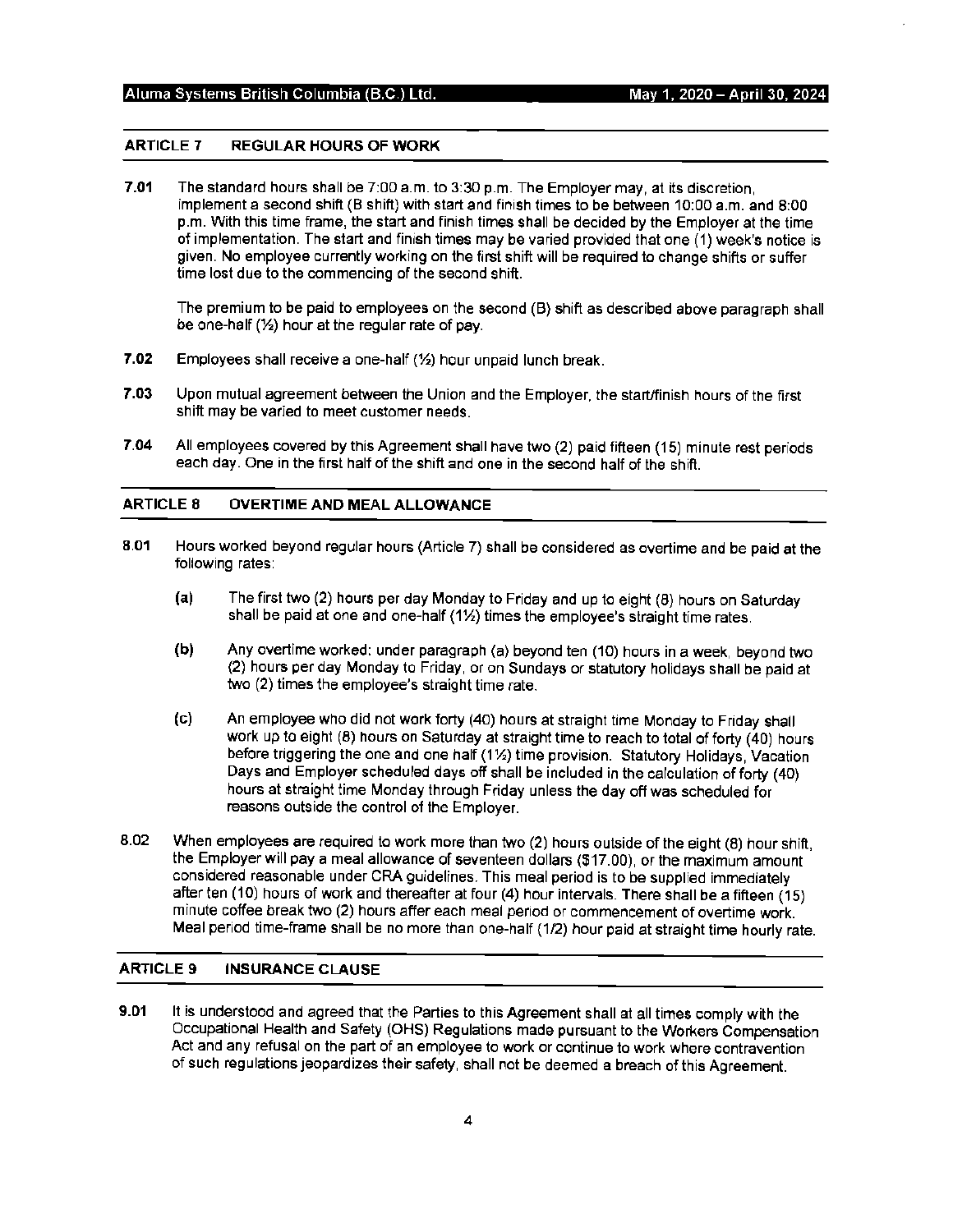# Aluma Systems British Columbia (B.C.) Ltd.

. May 1, 2020 - **A** ril 30, 2024

#### **ARTICLE 10 OUT-OF-TOWN**

- **10.01** Each employee required to work away from home, will be reimbursed for all actual legitimate expenses including room and board, car, boat, railway fare, and telephone expenses but excluding all personal expenses. Receipts for all legitimate expenses incurred by the employees are to be submitted to the Employer.
- **10.02** In the event that an employee may be required to work away from home, their travel time hours will constitute part of their forty (40) hour week unless some other arrangement has been mutually agreed by the Employer and the employee.

#### **ARTICLE 11 STATUTORY HOLIDAYS**

**11.01 (a)** The recognized Statutory Holidays that shall be observed are:

New Year's Day Good Friday Canada Day Labour Day Remembrance Day Boxing Day Family Day Victoria Day BC Day Thanksgiving Day Christmas Day

- **(b)** If a Statutory Holiday(s) should fall on a Saturday or a Sunday, the following or preceding work day(s) shall be observed.
- (c) No work shall be performed on Labour Day except to preserve life or property.
- **(d)** Statutory Holiday pay shall be calculated at the regular rate for pay for an eight (8) hour day.
- **(e)** To qualify for Statutory Holiday pay, an employee must have been employed for thirty (30) calendar days and have worked both the working day preceding the holiday and the working day following the holiday unless such an absence was agreed for good reason.
- **(f)** If an employee works on a Statutory Holiday, they shall receive, in addition to the regular days pay, double time for all hours worked.

#### **11.02 Annual Vacation**

- (a) An employee with less than one (1) year of service shall receive four percent (4%) of their gross earnings. Such amounts shall be paid when the employee takes their annual vacation.
- **(b)** An employee with one (1) or more years of services shall receive two (2) weeks paid vacation at the rate of four percent (4%) of their gross earnings. Such amount shall be paid when the employee actually takes their vacation. An employee who has completed five (5) years of service but less than ten (10) years employment, shall receive three (3) weeks paid vacation. Such amount (6% of gross earnings) shall be paid when the employee actually takes their vacation. Similarly, an employee who has completed ten (10) years of service shall receive four (4) weeks paid vacation (8% of gross earnings).
- (c) The company agrees that if the current company policy regarding vacation time is increased for its salaried employees, then that increase will be given to the employees working under this Agreement.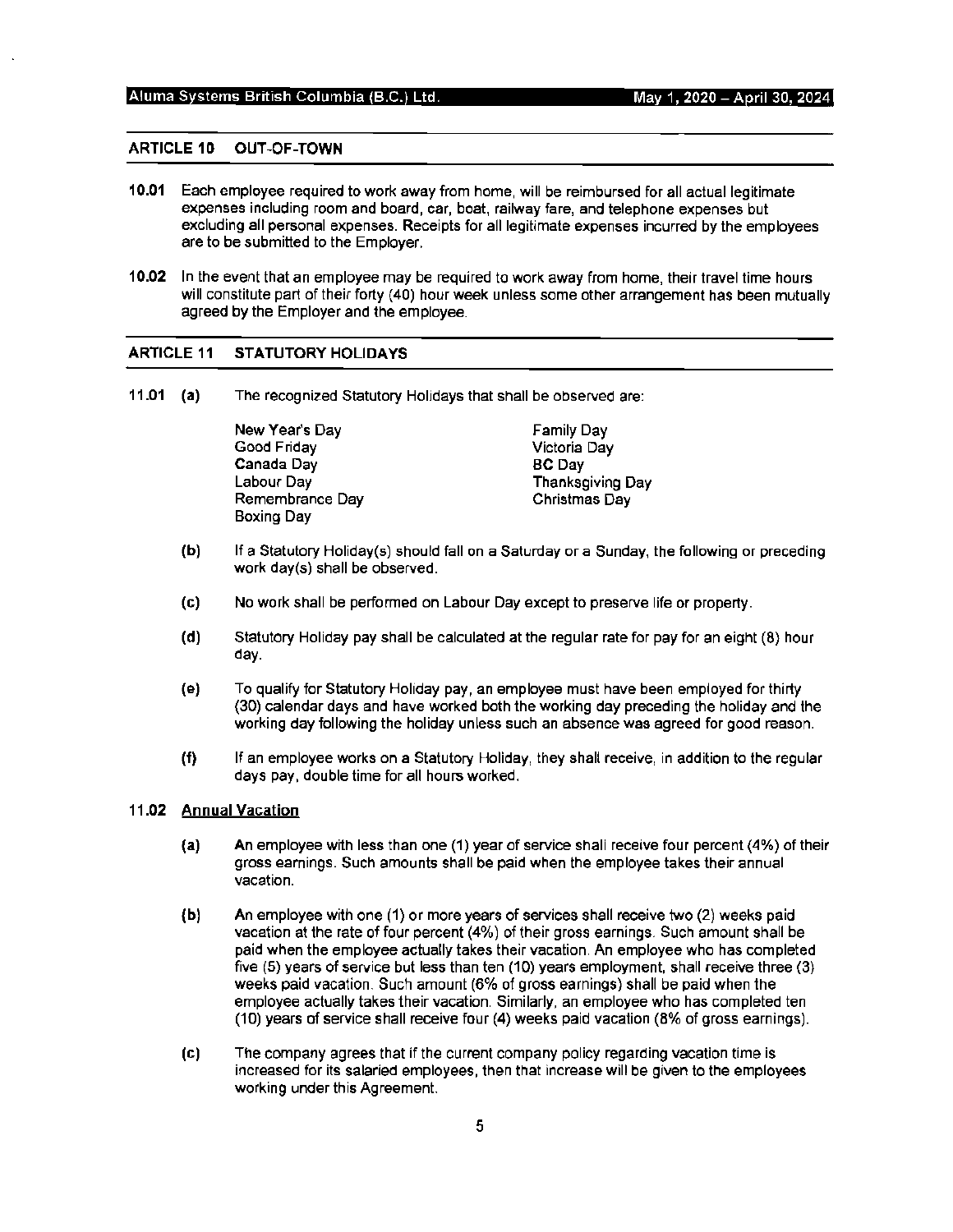- **(d)** Annual vacation must be taken in the current year.
- **(e)** It shall be a violation of this Agreement for an employee to forgo their paid vacation or to work for wages during their vacation period.
- **(f)** When the vacation is taken shall be determined by mutual agreement.
- **(g)** The employee will submit to the Employer, on or before the 1 st day of April, their written stated preferred dates for vacation.
- **(h)** The Employer will then assign dates and post same in a prominent place not later than April 30.
- **(i)** There will be no switching of vacation dates between employees without the Employer's approval.
- (j) An employee may take their vacation at any time during the year subject to mutual agreement between the employee and the Employer. It is understood that vacations shall not normally be approved during the month of September.
- **(k)** The employee shall request their vacation pay two (2} weeks prior to starting their vacation.

# **ARTICLE 12 BUSINESS REPRESENTATIVES, SHOP STEWARD**

**12.01** The Union representative, after first obtaining the permission of the Employer, shall have access to the yards covered by this Agreement in the carrying out of their regular duties, such permission shall not be unreasonably withheld.

# **12.02 Shop Steward**

- **(a)** One Shop Steward will be elected from the employees in the Shop and when necessary, shall be allowed reasonable walking time in the morning and again in the afternoon to take care of Union business, grievances, etc., at no cost to the employee.
- **(b)** It shall be the responsibility of the Union to provide the Employer with the name of the elected Shop Steward. The Shop Steward shall be recognized on all jobs and they shall not be discriminated against.
- **(c)** Where the Employer finds it necessary to discharge or layoff the Shop Steward, the Business Agent of the Union shall be notified prior to notice of layoff or discharge. The Shop Steward shall have access to a list of employee's names each month.

### **ARTICLE 13 GRIEVANCE PROCEDURE**

- **13.01** Grievance means any difference between the Parties bound by this Agreement, concerning its interpretation, application, operation, or any alleged violation thereof.
- **13.02** Should there be at any time any grievance under this Agreement the matter shall be finally and conclusively settled without stoppage of work in accordance with this Grievance Procedure.
- **13.03 (a)** To solve a grievance, employees shall first, either themselves or accompanied by such a person as they shall choose, discuss it with the Foreperson/Supervisor and if they agree their decision shall be final.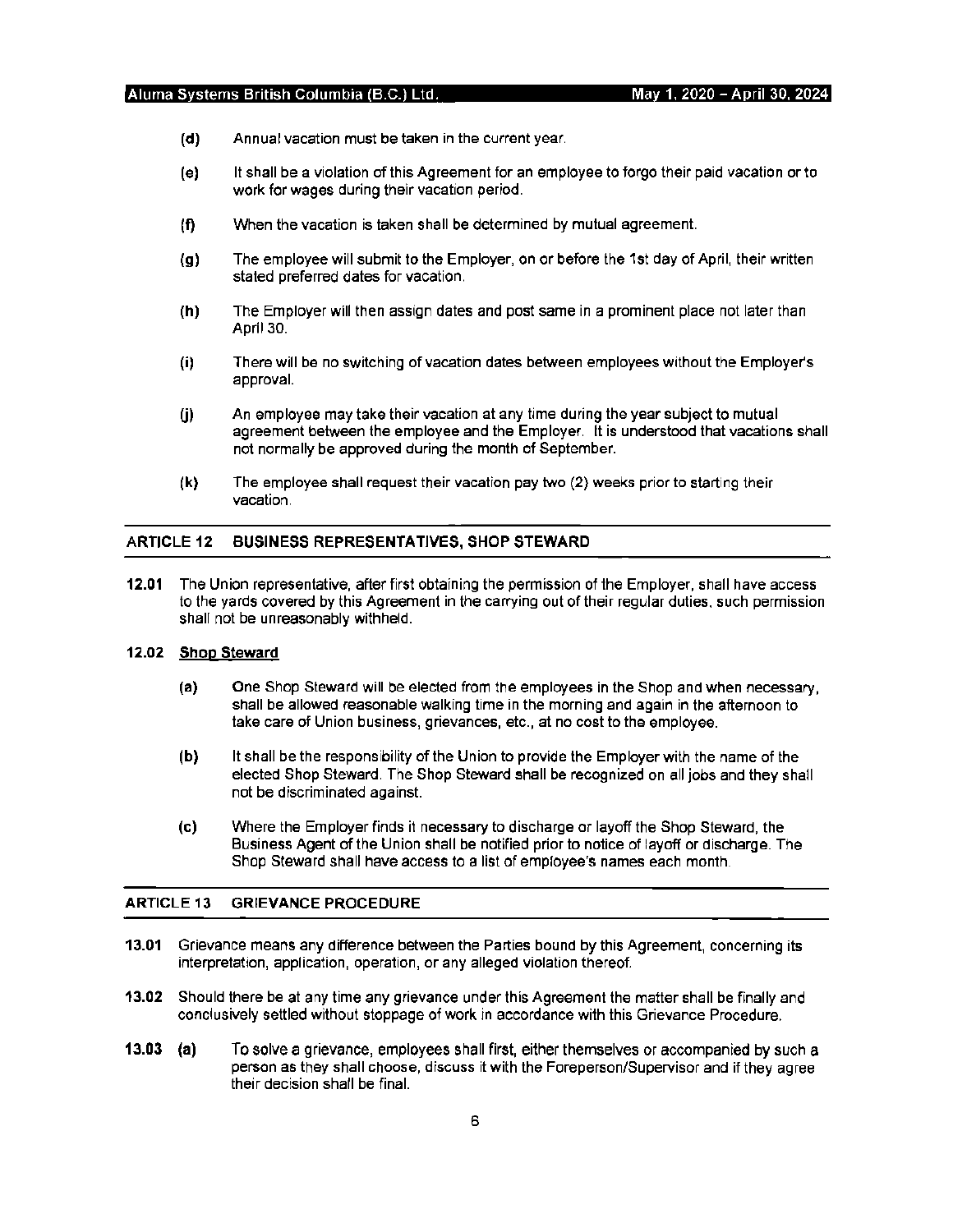- **(b)** Failing settlement within three (3) working days of a grievance under clause (a) or in the case of any other grievance, the particulars thereof shall be set out in writing by the Party resorting to the procedure and shall be delivered to 1he other Party and they shall forthwith confer upon the matter and if they agree their decision shall be final.
- (c) If the grievance is not resolved pursuant to clause (b) within seven (7) working days, or such longer time as the Parties agree to, then it may be referred to an Arbitration Board in accordance with Article 13.04.

## **13.04 Arbitration Procedure**

- **(a)** The Party desiring arbitration shall appoint a member for the Board and shall notify the other Party in writing of its appointment and particulars of the matter in dispute.
- **(b)** The Party receiving the notice shall within five (5) working days thereafter appoint a member to the Board and notify the other Party of its appointment and particulars of the matter in dispute.
- (c) The two (2) appointed members shall mutually agree upon an Arbitration Board Chairperson within three (3) working days of the second member being appointed. In the event the two (2) appointed members are unable to mutually agree, either Party may refer the appointment of the Arbitration Board Chairperson to Labour Relations Board.
- **(d)** The Parties may agree to the appointment of a single Arbitrator.
- (e) The Arbitration Board shall sit, hear the Parties, settle the terms of the question to be arbitrated and make its award within ten (10) working days from the date of the appointment of the Chairperson. The time may be extended by agreement of the Parties. The Board shall deliver its award in writing to each of the Parties and the award of the majority of the Board shall be the award of the Board and shall be final and binding upon the Parties and they shall carry it out forthwith.
- **(f)** Each Party shall pay its own costs and expenses of arbitration, the remuneration and disbursements of its appointees to the Board and one-half (½) the compensation and expenses of the Chairperson and of stenographic and other expenses of the Arbitration Board. Matters to be dealt with under the provisions of this section will normally be discussed outside of working hours.

# **ARTICLE 14 HEALTH & WELFARE**

- **14.01** The Employer shall adequately provide for 1he Health and Welfare of the employees. The benefits provided shall not be less than was provided by the Employer prior to this Agreement.
- **14.02** Any new employee shall be made aware of the benefits provided/available. Coverage of Part A shall commence when an employee has completed ninety (90) days of services with the Employer. Part B shall commence when an employee has completed one hundred and eighty (180) days of service with the Employer.
- **14.03** The Employer contacts for information regarding the Health and Welfare Plan shall be as follows:

| Benefits Help Desk | 1-855-982-1009 | Helpdesk_Flexit360@telus.com |
|--------------------|----------------|------------------------------|
|                    |                |                              |

#### **ARTICLE 15 PENSION**

**15.01 (a)** The Employer shall pay, on behalf of its employees covered by this Agreement, to the International Union of Painters and Allied Trades Union & Industry Pension Fund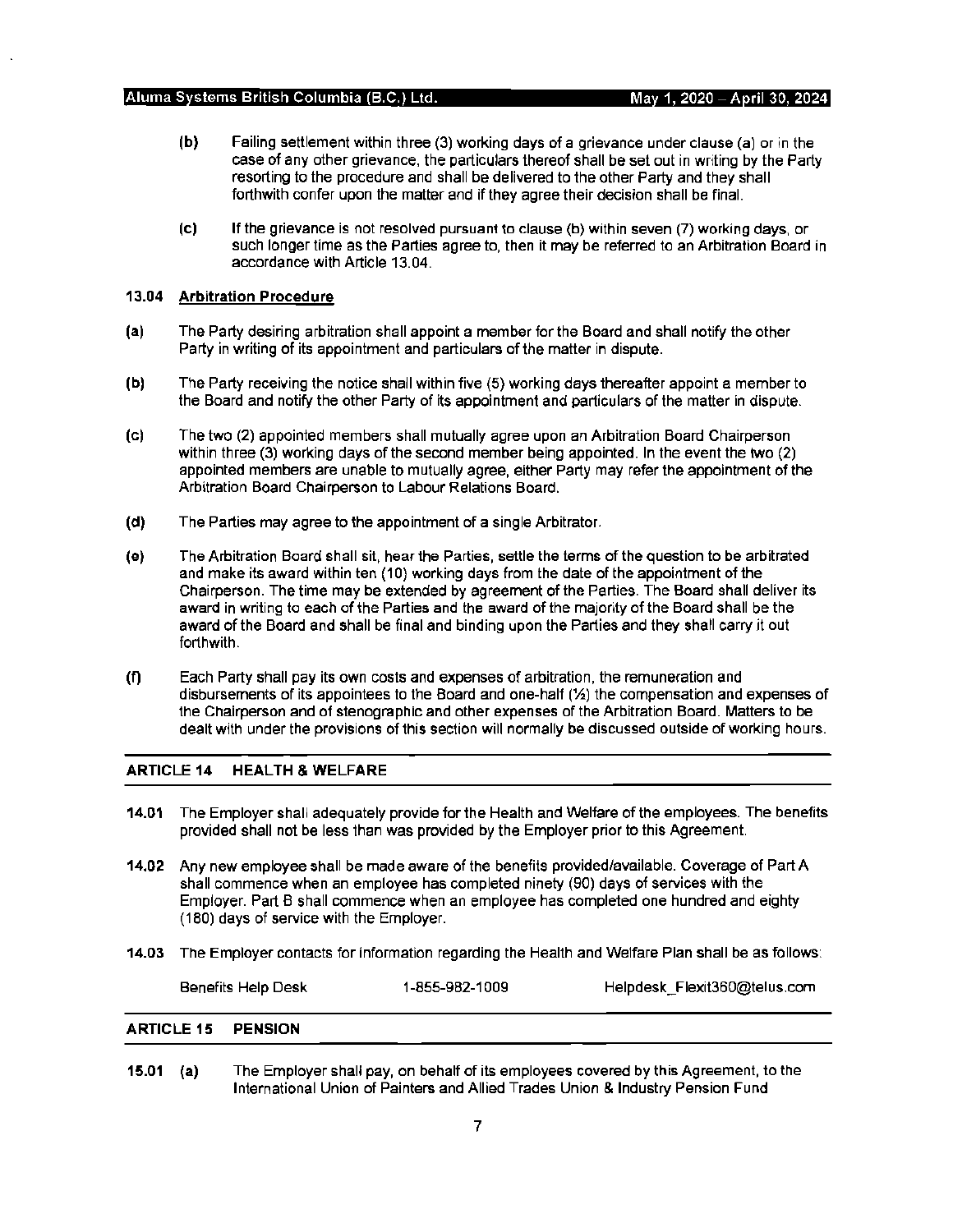(Canada), the sum of eighty-five cents (\$0. 85) for each hour worked, which payment together with a duly completed Employer Remittance Report Form shall be remitted to the local Union by the 15<sup>th</sup> day of the month following the month for which the contributions are due in accordance with Article 19.

- **(b)** The sum of eighty-five cents (\$0.85) per hour required pursuant to Article 15.01 (a) shall increase to one dollar and five cents (\$1.05) effective May 2, 2021, one dollar and twentyfive cents (\$1.25) effective May 1, 2022 and one dollar and forty-five cents effective April 30, 2023.
- **15.02** Contributions payable by the Employer to the International Union of Painters and Allied Trades Union & Industry Pension Fund (Canada) are deemed to be held in trust by the Employer for the Trustees of the International Union of Painters and Allied Trades Union & Industry Pension Fund (Canada) until remitted as aforesaid.
- **15.03** The Parties adopt and agree to be bound by the terms and conditions of the Agreement and Declaration of Trust establishing the said International Union of Painters and Allied Trades Union & Industry Pension Fund (Canada) as if original Parties thereto, and as if the same formed part of this Agreement. In the event of the terms and conditions of the said Agreement and Declaration of Trust are in any way altered, added to, or amended, then the Parties to this Agreement shall be bound by the same as if original Parties thereto, and as if the same formed part of this Agreement

# **ARTICLE 16 WORKING CONDITIONS**

## **16.01 Safety Passport**

The Union agrees to provide the following safety courses to their members and to ensure that they are all renewed as required:

- Audiogram Aerial Lift
	-
- Respirator Fit Test Forklift
- **WHMIS** 2015 Confined Space Entry
- Fall Protection Level 1 First Aid
- -
- **16.02** Ventilation and lighting to WorkSafeBC standards shall be provided in all departments. It shall not be a violation of this Agreement should employees refuse to work where this is not provided.
- **16.03** In the event it becomes necessary for the Employer to create a new classification, the pay rate of such classification shall be established by prior consultation with all Parties concerned. An agreement between the Parties shall be confirmed in writing. In the event of a failure to agree on a pay rate, the matter shall be submitted to Arbitration in accordance with Article 13.04.
- **16.04** For the purposes of layoff and recall (supervisory personnel excepted), seniority as of the conclusion of the probationary period shall be the determining factor. Employees with less than twelve (12) months seniority shall retain their seniority for six (6) months after layoff. Employees having over twelve (12) months seniority shall retain their seniority for one (1) year after layoff. Any employee found unable or incapable of performing the required work they are recalled to do shall be subject to dismissal. The Grievance Procedure shall apply to this Article.
- **16.05 Re-Call:** Any employee with seniority standing, when recalled for work shall have the right to compare the length of work involved with their present employment to decide on a bypass. An employee who bypasses a recall shall lose their seniority if they do not report for work on a second recall. (Sickness confirmed by a licensed Medical Practitioner recognized by the Medical Services Plan of B.C. will not be counted as a bypass). The Employer shall allow two (2) weeks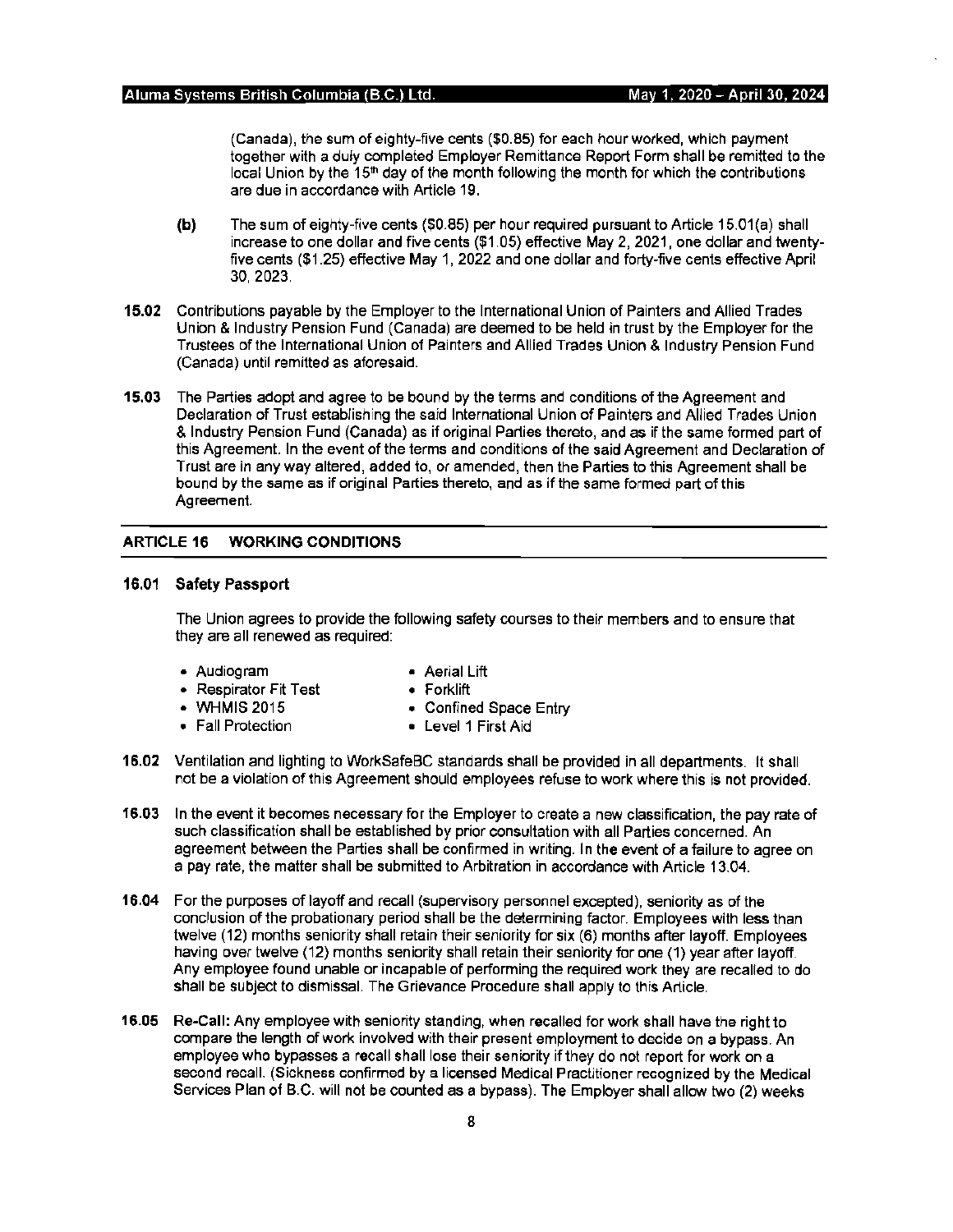from time of notice for second recall. The recall notice shall be by registered mail. The Employer shall make every reasonable effort to contact employees directly and by telephone as well.

- **16.06** Protective gear and rain clothes will be be supplied where necessary at no cost to the employee. A Safety Boot Allowance of two hundred dollars (\$200.00) per year shall be provided. This allowance will apply to all employees with one (1) year of service with the Employer and shall be reimbursed after proof of purchase has been received. Only CSA Green Triangle Patch boots are acceptable.
- **16.07** The Employer agrees to supply clean coveralls to the employees on a regular basis.
- **16.08** The employee with the most seniority shall be given first choice of overtime work where practical.
- **16.09 Compassionate Leave:** In the case of a death in an employee's immediate family, an employee shall be granted compassionate leave with normal take home pay for three (3) consecutive days providing these days fall within a period in which the employee was scheduled to work {immediate family means: spouse, child, parent, sibling, parent-in-law, and grandparent).

An employee shall be entitled to a special leave with pay up to a maximum of one {1) day to attend the funeral of their grandchild, child-in-law or sibling-in-law ..

Notwithstanding the provisions contained in this Article, on request of the Employer, the employee will provide reasonable proof of bereavement relationship.

- **16.10** Employees shall submit a Doctors Certificate relating to any sickness of more than two (2) days duration if requested by the Employer.
- 16.11 All employees must adhere to the Employers Safety Rules.
- **16.12** The Construction Industry of British Columbia Testing and Treatment Program Policy shall apply to all employees governed by this Agreement and the parties agree to be bound by the decisions of the D&A Policy Administration Committee. Further, the Employer will contribute one cent (\$0.01) for each hour worked to the D&A Policy in accordance with Article 19.
- **16.13** The Employer will contribute four cents (\$0.04) and deduct four cents (\$0.04) from each employee for each hour worked and shall remit the entire eight cents (\$0.08) in accordance with Article 19 for the Construction Industry Rehabilitation Plan {CIRP).

### **16.14 Contract Administration Fund (CAF)**

- **(a)** The Employer shall contribute thirteen cents (\$0.13) per hour worked, inclusive of GST, to the GAF in accordance with Article 19. CLR may alter the required amount by providing the Union with sixty (60) calendar days' written notice. CLR shall bear any costs which may be incurred as a result of having to change the monthly report to the administrator because of a change in the Employer contribution to the CAF.
- **(b)** The Union shall collect and forward to CLR, without exception, all monies designated for the CAF and received in accordance with the monthly report to the administrator. Payment to CLR shall be made by the Union not later than the last day of the month in which such amount was received and shall be accompanied with a summary report that provides hours worked under this Agreement. A designated representative of CLR may inspect, upon appointment, the receipts and records of the Union related to the CAF.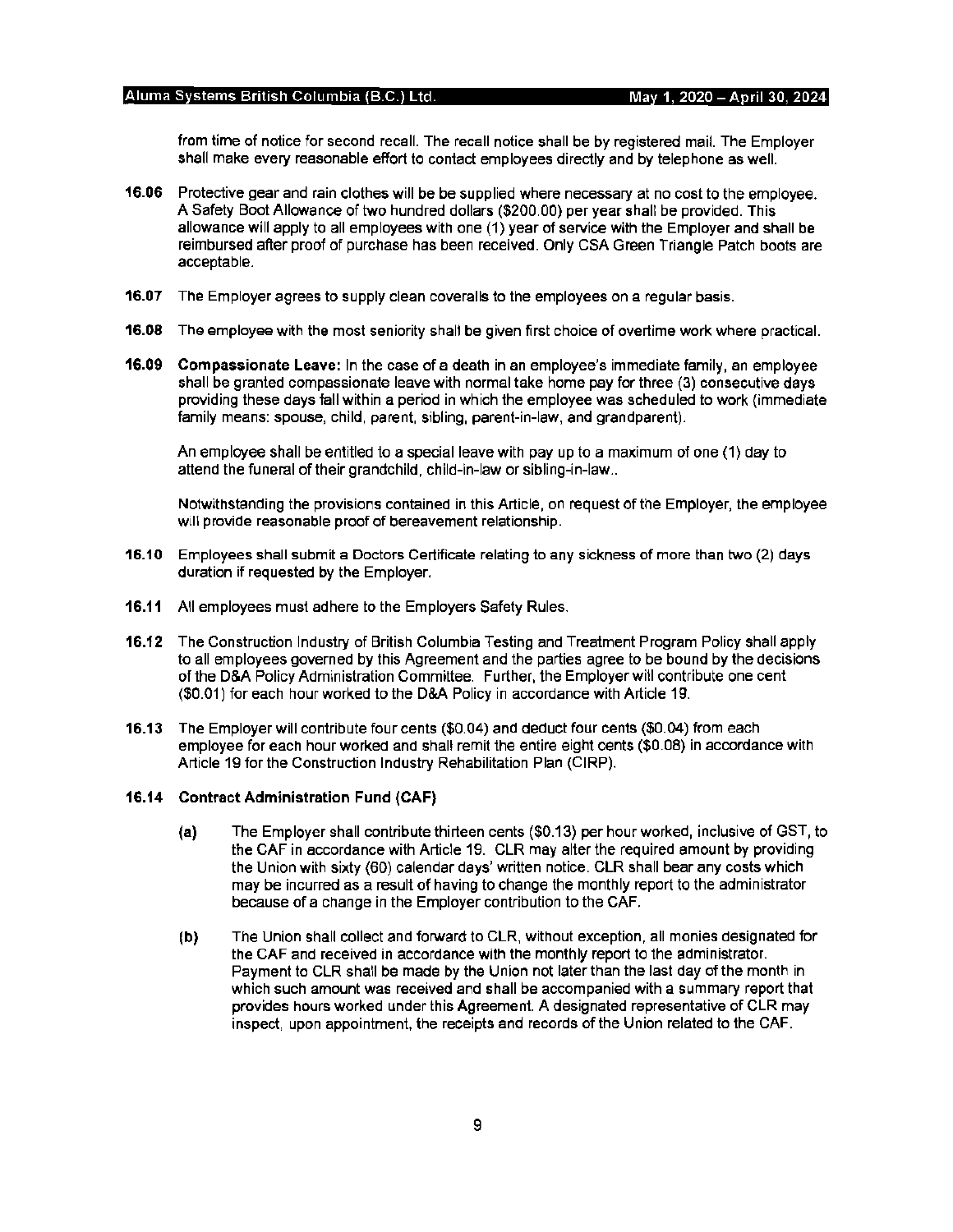# **ARTICLE 17 FOREPERSON**

**17 .01 A** Foreperson shall be defined as a person in charge of a crew, or a department and shall be appointed by the Employer. During the absence of the Foreperson, a substitute Foreperson shall be appointed by the Employer and will receive the Foreperson's rate of pay.

### **ARTICLE 18 ADMINISTRATIVE & REGULAR DUES CHECKOFF**

- **18.01** The Employer shall deduct two point two percent (2.2%) of all gross income per pay plus thirty three dollars (\$33.00) per month from each employee coming within the scope of this Agreement and remit same to the Secretary-Treasurer of the Union, who has been authorized to receive the Checkoff monies (each employee will belong to IUPAT Local 138 and will authorize the Secretary-Treasurer to receive the Checkoff not later than the 15th day of the month following the month deductions are made). If the Union requests a change in dues during the life of this Agreement, the Employer will agree to the Union's requests.
- **18.02** Such payments to be made on the remittance form provided by the Union.

# **ARTICLE 19 MONTHLY REMITTANCES**

- **19.01** The Employer shall remit all Employer contributions and employee deductions required under the terms of this Agreement, on behalf of all employees working under the terms of this Agreement.
- **19.02** Such Employer remittance shall:
	- **(a)** be made by a single payment, payable to DC38 Membership Services, inclusive of all obligations arising from hours up to the close of the Employer's payroll ending closest to the last day of the preceding calendar month, and
	- **(b)** be accompanied by a correctly completed monthly report to the administrator, and
	- (c) be received by the Union designated Plan Administrator not later than the fifteenth  $(15<sup>th</sup>)$ day of the month following that for which such payments are payable.
- **19.03** The Union designated Plan Administrator shall, once each month after receiving the combined monthly remittance from each Employer, allocate and/or distribute the monies of such combined remittance to the various Plans, Funds, Organizations, etc. in the appropriate manner. The Union acknowledges that such Plans, Funds, Organizations, etc. are entitled to receive such monies, and that such monies are, in fact, held in trust by the Union until properly allocated and/or distributed.

# **ARTICLE 20 DURATION OF AGREEMENT**

**19.01** This Agreement shall be for the period from and including May 1, 2020, to and including April 30, 2024, and from year to year thereafter subject to the right of either Party to the Agreement within four (4) months immediately preceding the expiry of this Agreement April 30, 2024, or immediately preceding the 30th day of April in any year thereafter by written notice to require the other Party to the Agreement to commence collective bargaining. Should either Party give written notice aforesaid, this Agreement shall thereafter continue in full force and effect and neither Party shall make any change in terms of said Agreement, (or increase or decrease the rate of pay of any employee for whom collective bargaining is being conducted or alter any other term or condition of employment) until: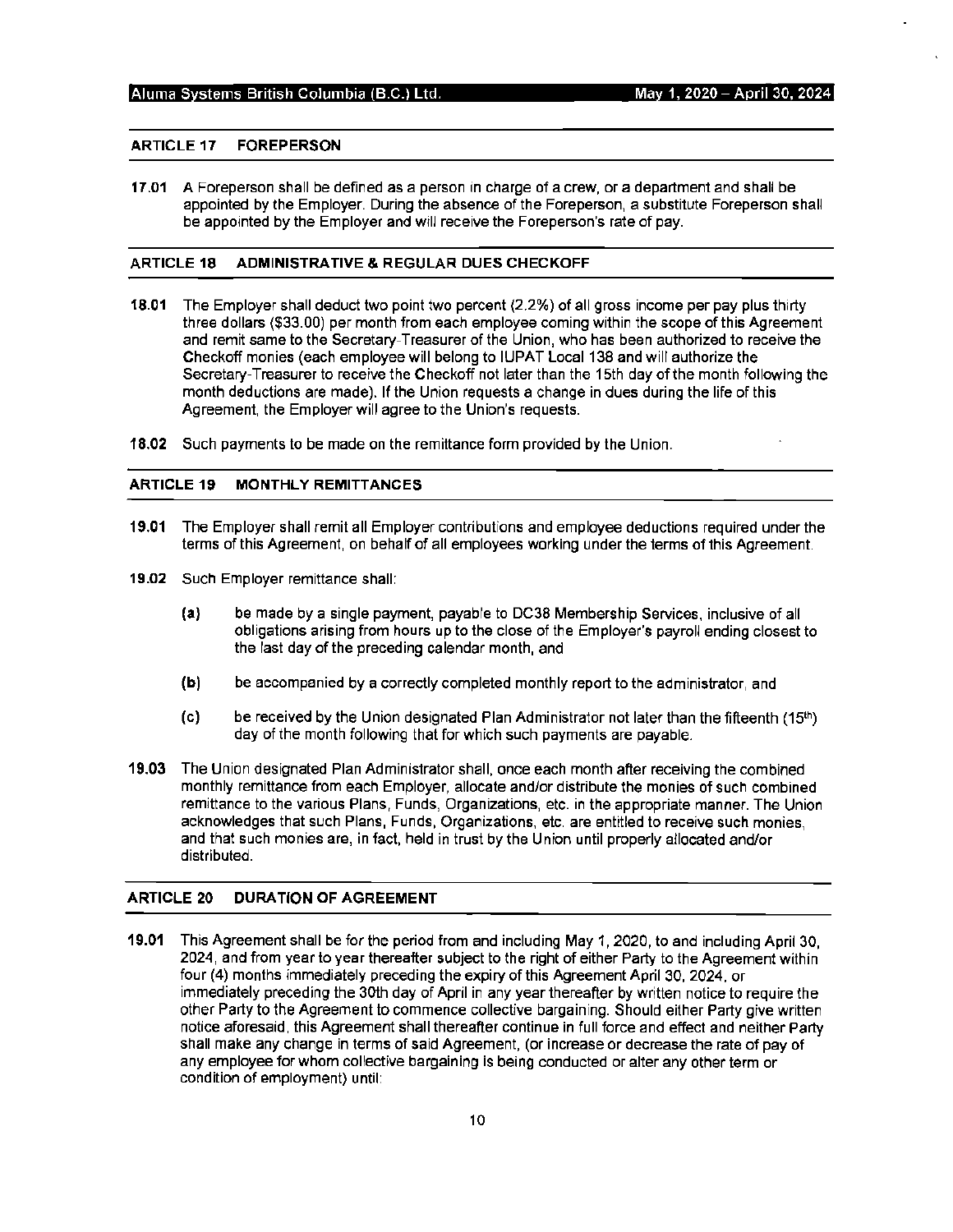- **(a)** The Union shall strike, or
- **(b)** The Employer shall lockout, or
- (c) The Parties shall conclude a renewal or a revision of this Agreement or enter into a new Agreement whichever is the earliest.
- **19.02** The Parties agree that the operation of Section 50(2) and 50(3) of the Labour Relations Code is hereby excluded in accordance with Section 50(4) of the Labour Relations Code.

**Signed on behalf of:** 

**Signed on behalf of:** 

**Construction Labour Relations Association of BC** 

Date:

**International Union of Painters and Allied Trades,** 

Date:  $\qquad \qquad$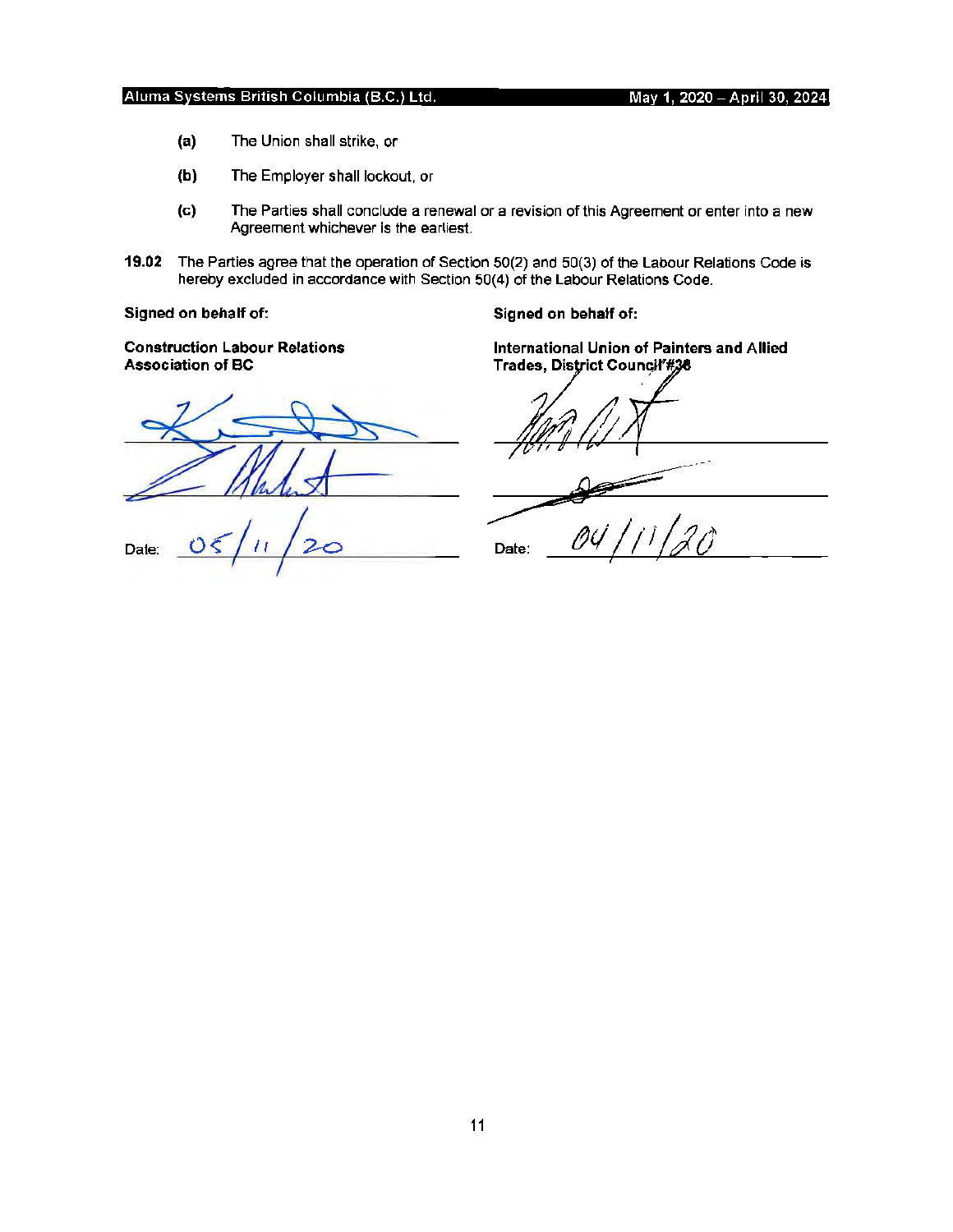# LETTER OF **UNDERSTANDING**  ARTICLE 4.02 - PICKET LINES

**BY** & BETWEEN:

Construction Labour Relations Association of BC (CLR)

> On behalf of: Aluma Systems Inc. 145 Golden Drive Coquitlam, **BC V3K** 6T1

**AND International Union of Painters and Allied Trades, District Council #38** 

> **On behalf of: IUPAT Local 138 7621 Kingsway Burnaby, BC V3N 3C7**

This letter is attached to and forms part of the Collective Agreement.

In order to clarify the intent of Article 4.02, the Parties to this Agreement have attached this letter to this Agreement.

It is the position of the Union, that IUPAT Local 138 members employed by the Employer have the right to refuse to cross a legal picket line or to refuse to unload a truck or handle materials that are returning from an Employer who has been struck. This clause does not give the employees right to so refuse in the absence of the appearance of picketers at the yard. Picketers must appear and they must communicate to the employees the situation.

If the Employer makes successful application for the picketing to cease and desist or directs the cause of the problem away from their yard, the employees will return to work.

In all cases, the employees have no right to precipitate such action of their own accord.

The Union agrees that in the event a line does appear at the yard, they will make every effort to attend to the situation and assure that the intent of this clause is adhered to in a manner that minimizes the harm to the Employer.

**Signed on behalf of:** 

**Construction Labour Relations Association of BC** 

Date:

Signed on behalf of:

International Union of Painters and Allied

Trade~

Date: